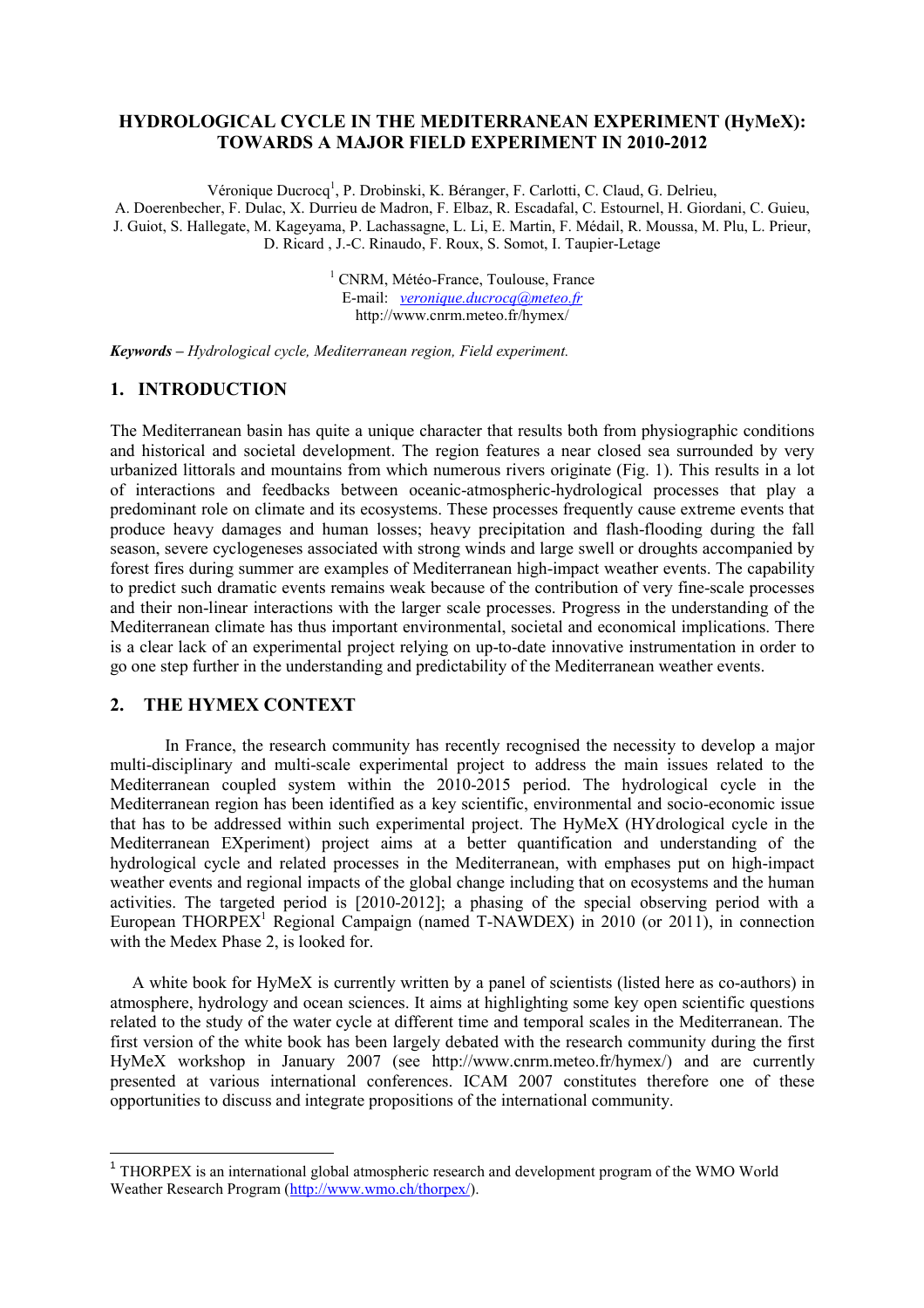## 3. HYMEX SCIENTIFIC TOPICS

Besides societal and economic aspects, five main overall scientific issues (also called objects hereafter) have been identified for the water cycle in the Mediterranean (Fig. 2). As the Mediterranean system is highly coupled, these objects involve generally more than one single compartment (ocean, atmosphere, continental surfaces and hydrology) and need in order to be addressed to consider interactions between compartments. Considering the time-scales, the first two objects cover from the seasonal to the century scale in priority, without ignoring the impact of extreme events on the average values. The temporal range of the three others is mainly comprised from the event to the seasonal scale, without isolating them from the climate change evolution:

#### **3.1** Water budget of the Mediterranean sea

The Mediterranean sea is characterized by a negative water budget (excess evaporation over freshwater input) balanced by a two-layer exchange at the Strait of Gibraltar composed of a warm and fresh upper water inflow from the Atlantic superimposed to a cooler and saltier Mediterranean outflow. Light and fresh Atlantic waters are transformed into denser waters through interactions with the atmosphere that renewals the Mediterranean waters at intermediate and deep levels and generates the thermohaline circulation. Although the scheme of this thermohaline circulation is better understood, little is known about its variability at seasonal and inter-annual scales. For example, a better understanding of the formation of Levantine Intermediate Water (LIW) in the eastern Mediterranean is needed because LIW plays a major role in the formation of other kind of dense waters in the whole Mediterranean and its signature is still visible in the Mediterranean outflow water at the Strait of Gibraltar. The budget of the Mediterranean Sea has also to be examined in the context of the global warming, and in particular by highlighting the impact of an increase of Sea Surface Temperature (SST) on high-impact weather frequency and intensity.

#### **3.2** Water resources-hydrological continental cycle

The rainfall climatology of the Mediterranean region is characterized by dry summers frequently associated with very long drought periods, followed by fall and winter precipitation that are mostly very intense. This results in high daily/seasonal variability in aquifer recharge, river discharge, soil water content and vegetation characteristics, for which the interaction with the atmosphere is not well known. This includes for example the impact of the large extension forest fires associated with drought during summer on the evapotranspiration component of the hydrological cycle. The role of the surface states (land use/land cover) and of the soils on the modulation of the rainfall needs also to be better understood. Hydrological and hydrogeological transfer functions are also characteristic of the Mediterranean basin, notably because of the specificities of the peri-mediterranean karstic and sedimentary aquifers. Progress in their understanding is of primary importance for the development of integrated management of the hydrosystems, and its adaptation to the climate change.

### **3.3** Heavy precipitation and flash-flooding

During the fall season, western Mediterranean is prone to heavy precipitation and devastating flashflooding and floods. Daily precipitation above 200 mm are not rare during this season, reaching in some cases exceptional values as huge as 700 mm recorded in September 2002 during the Gard (France) catastrophe. Large amounts of precipitation can accumulate over several day-long periods when frontal disturbances are slowed down and strengthened by the relief (e.g. Massif Central and the Alps), but also, huge rainfall totals can be recorded in less than a day when a mesoscale convective system (MCS) stays over the same area for several hours. Whereas large scale environment propitious to heavy precipitation is relatively well known, progress has to be made on the understanding of the mechanisms that govern the precise location of the anchoring region of the system as well as of those that produce in some cases uncommon amount of precipitation. The consequences of the intense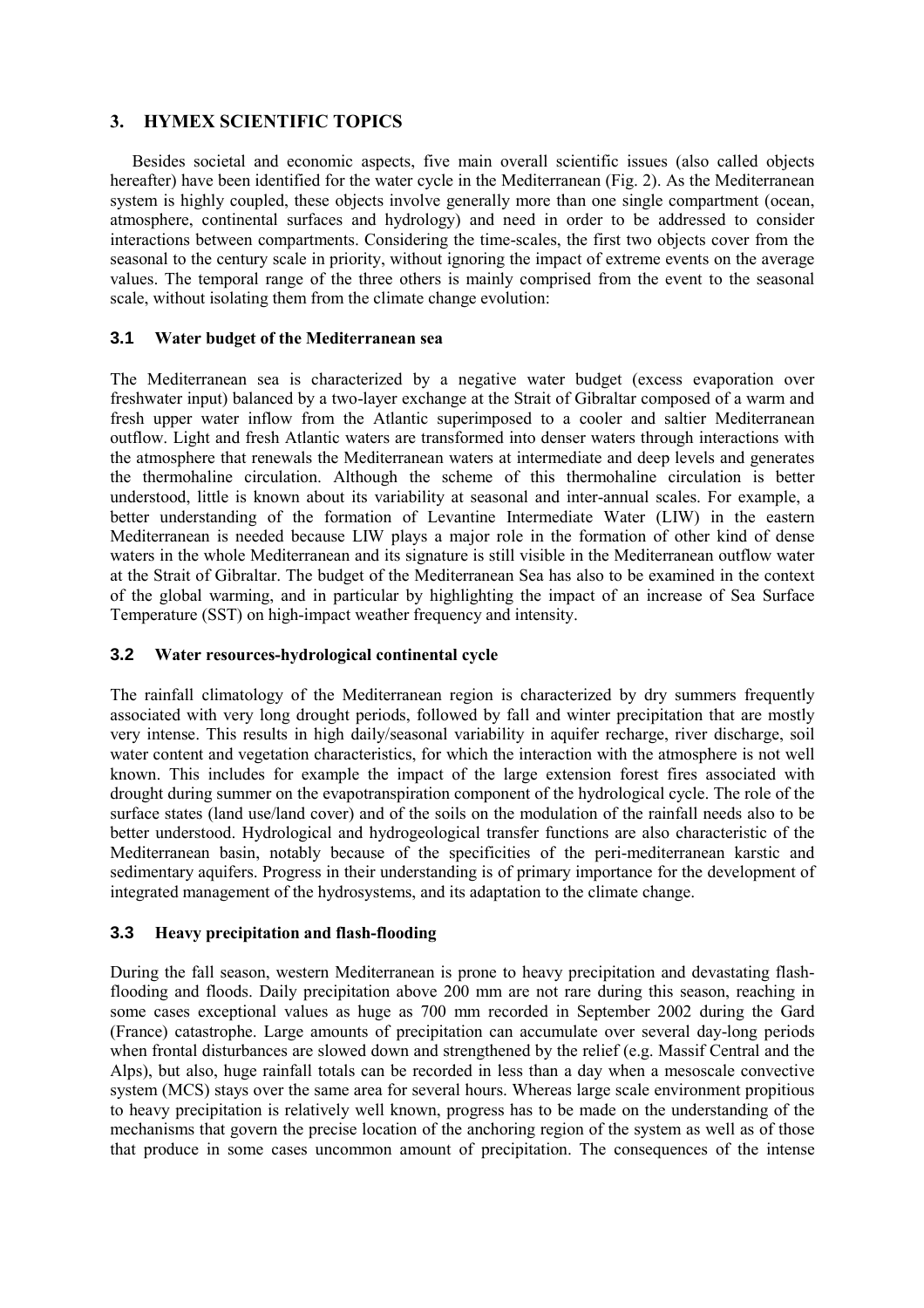precipitation events are amplified by the specific topography of the region with numerous small and steep river basins, and also by the predominance of karstic aquifers, resulting in flash-flooding.



Figure 1: Geographical locations for the Mediterranean region. The Strait of Sicily (Sic) splits the Mediterranean Sea in the Western and Eastern basins, composed of the Alboran (Alb), Algerian (Alg), Tyrrhenian (Tyr), North and South Adriatic (Adr), Ionian, North and South Aegean (Aeg), Cretan (Cre), Levantine (Lev), Catalan (Cat), Provencal (Pro), Ligurian (Lig) sub-basins. The Mediterranean Sea is connected to the Atlantic Ocean by the Strait of Gibraltar (Gib), and to the Black Sea by the Bosphorus strait (Bos).



Figure 2: HyMeX topics